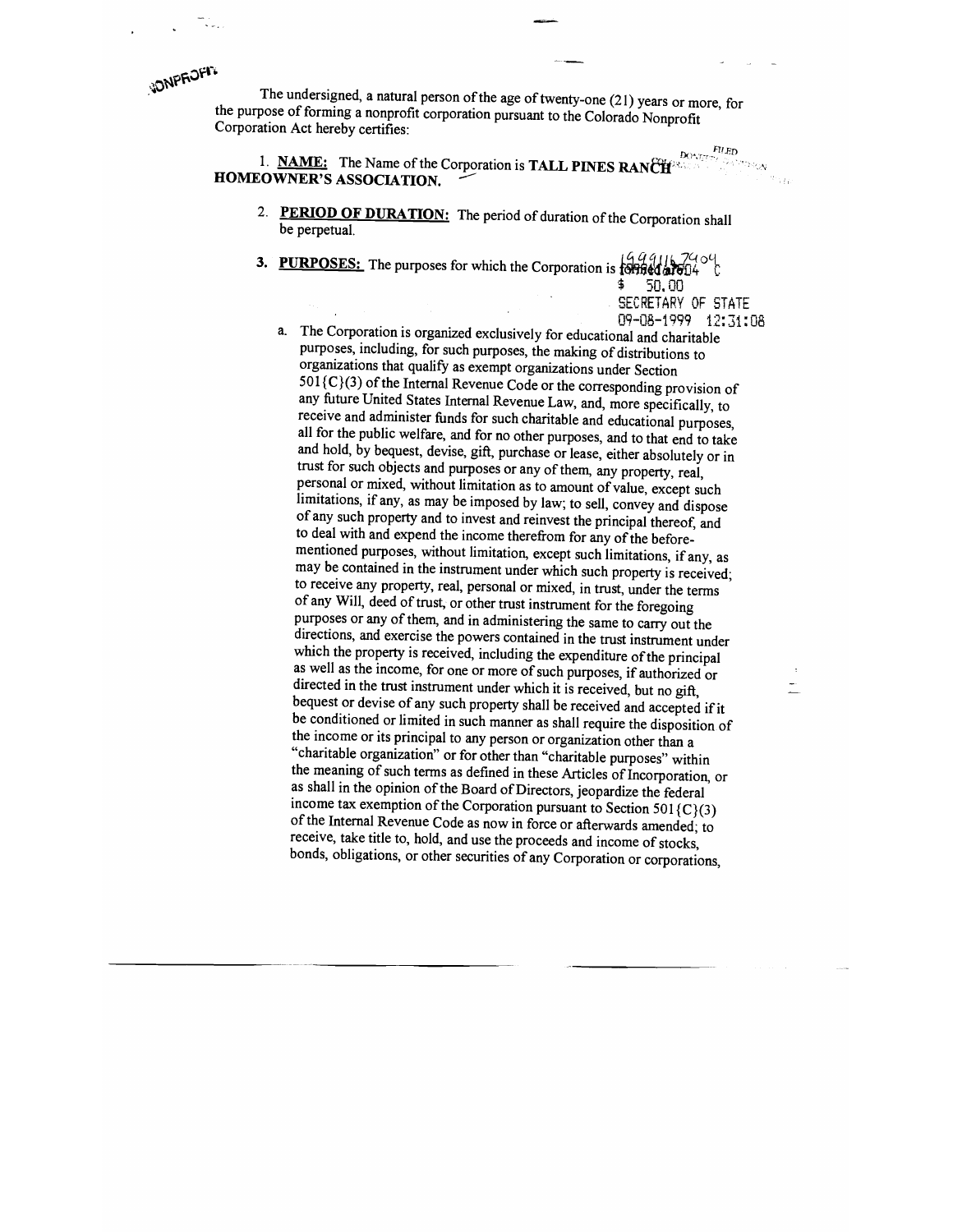domestic or foreign, but only for the foregoing purposes, or some of them; and, in general, to exercise any, all and every power for which a nonprofit corporation organized under the applicable provisions of the Colorado law for scientific, educational, and charitable purposes, all for the public welfare, can be authorized to exercise, but only to the extent the exercise of such powers is in furtherance of exempt purposes.

- b. Without limiting the generality of the foregoing, the specific purposes of the Corporation shall be to provide an entity for the furtherance of the interest of all of the owners of residences and property in the Tall Pines development, with the objectives of establishing and maintaining said community as a community of quality and value; enhancing and protecting the value of the community and its desirability and attractiveness;<br>promoting the health, safety and welfare of the residents therein; protecting and preserving the wildlife therein; and, generally to do all things done to accomplish such objectives as well as the allowed purposes of nonprofit corporations engaged in scientific, educational and charitable purposes within the meaning of Section 501{C}(3) of the Internal Revenue Code or the corresponding provision of any future United States Internal Revenue law.
- c. No part of the net earnings of the Corporation shall inure to the benefit of or be distributable to its members, directors, officers, or other private persons, except that the Corporation shall be authorized and empowered to pay reasonable compensation for services rendered and to make payments and distributions in furtherance of the purposes set forth in these Articles of Incorporation. No substantial part of the activities of the Corporation shall be the carrying on of propaganda, or otherwise attempting, to influence legislation, and the Corporation shall not participate in, or intervene in (including the publishing or distribution of statements) any political campaign on behalf of any candidate for public office. Notwithstanding any other provision of these Articles, the Corporation shall not carry on any other activities not permitted to be carried on (a) by a corporation exempt from federal income tax under Section 501 $(C)$ 3) of the Internal Revenue Code, or any corresponding provision of any future United States Internal Revenue Code or (b) by a corporation, contributions to which are deductible under Section 170{C}(2) of the Internal Revenue Code, or the corresponding provision of any future United States Internal Revenue Law.

d. The Association shall fulfill all obligations under the Declaration of Covenants, Conditions and Restrictions, the Private Detention Basin Maintenance Agreement, and the decreed plan for augmentation issued by the District Court in Consolidated Case Nos. 97CW5 1 (Water Division No. 2) and 97CW 190 (Water Division No. 1). Under the plan for augmentation, recorded at Reception No. 099019927 of the records of the Clerk and Recorder of El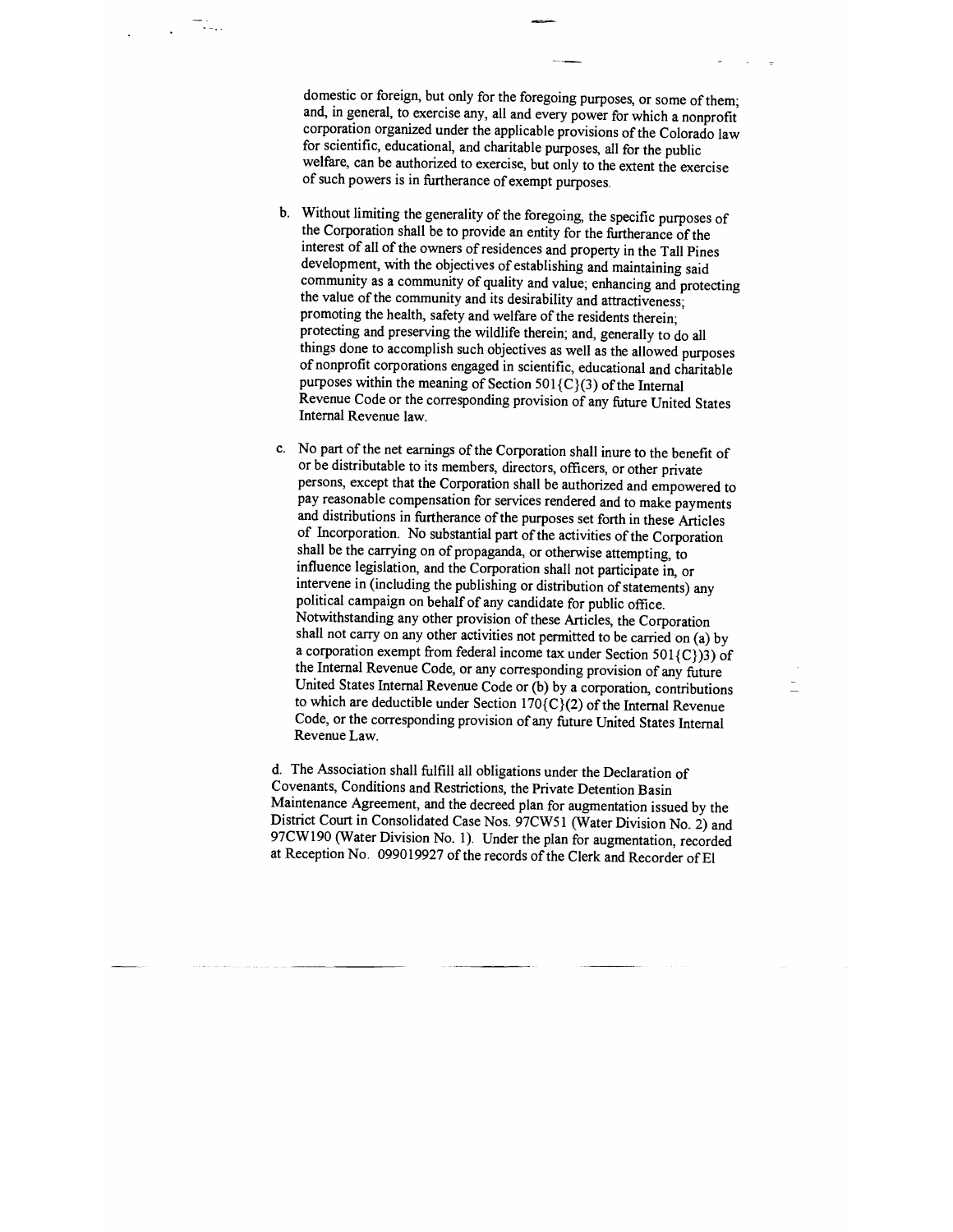Paso County, Colorado, the Association's obligations include compliance with all rights and responsibilities under the Decree including, but are not limited to, operating the plan for augmentation, replacing pumping and post-pumping depletions from the individual on-lot wells as may be required, providing for costs of operating the plan for augmentation which may include construction<br>and pumping of Arapahoe or Laramie-Fox Hills Aquifer well(s) to replace pumping and post-pumping depletions, and metering and collecting data regarding water withdrawals from wells. Under the Private Detention Basin<br>Maintenance Agreement, recorded at Reception No. Maintenance Agreement, recorded at ReceptionNo. \_\_\_\_\_\_\_\_\_\_\_\_\_\_\_\_\_\_ of Association is responsible for performing all of its obligations under the Agreement including, but not limited to, cleaning, maintaining, and repairing the detention basins associated with the Tall Pines Ranch Subdivision, and all costs for the same.

4. **DISTRIBUTION ON DISSOLUTION**. Upon the dissolution or other termination of the Corporation, no part of the property of the Corporation or any proceeds thereof shall be distributed to or inure to the benefit of any of the members of the Corporation, but all such property and proceeds, subject to discharge of applicable provisions of the Colorado Nonprofit Corporation Act, shall be distributed among one or more corporations, trusts, funds or foundations organized and operated exclusively for religious, charitable, scientific or educational purposes, no part of the net earnings of which inure to the benefit of any private shareholder, member, or individual, and no substantial part of whose activities consist of the carrying on of propaganda or otherwise attempting to influence legislation or which does not participate or intervene in any political campaign on behalf of any candidate for public office, or to other entities of the type which qualify for Federal Income Tax exemption under Section 501{C{(3) of the Internal Revenue Code, or the corresponding provision of any future United States Internal Revenue law.

In the event the Corporation for any reason fails or reftises to follow the provisions of this paragraph upon dissolution or other termination, any District Court in the State of Colorado shall have jurisdiction to carry out the provisions of this Paragraph.

5. MEMBERSHIP. Every person or entity who is the owner of a residence or property in the Tall Pines Ranch Development, shall be a member of the Association. The foregoing is not intended to include persons or entities who hold an interest merely as security for the performance of an obligation. All members are required to pay annual dues as determined by the Corporation officers in order to remain in good standing. Failure to pay dues shall not excuse membership and the past due obligation of nonpayment of dues shall constitute a lien upon the property. Dues will be collected at the time of obtaining an ownership interest in the property and shall be payable annually thereafter as prescribed in the Bylaws. Dues shall not be prorated.<br> $|v|| = \frac{1}{2} m \epsilon m \epsilon^2$  is the probability of the property of the property of the property

т., <sub>.</sub>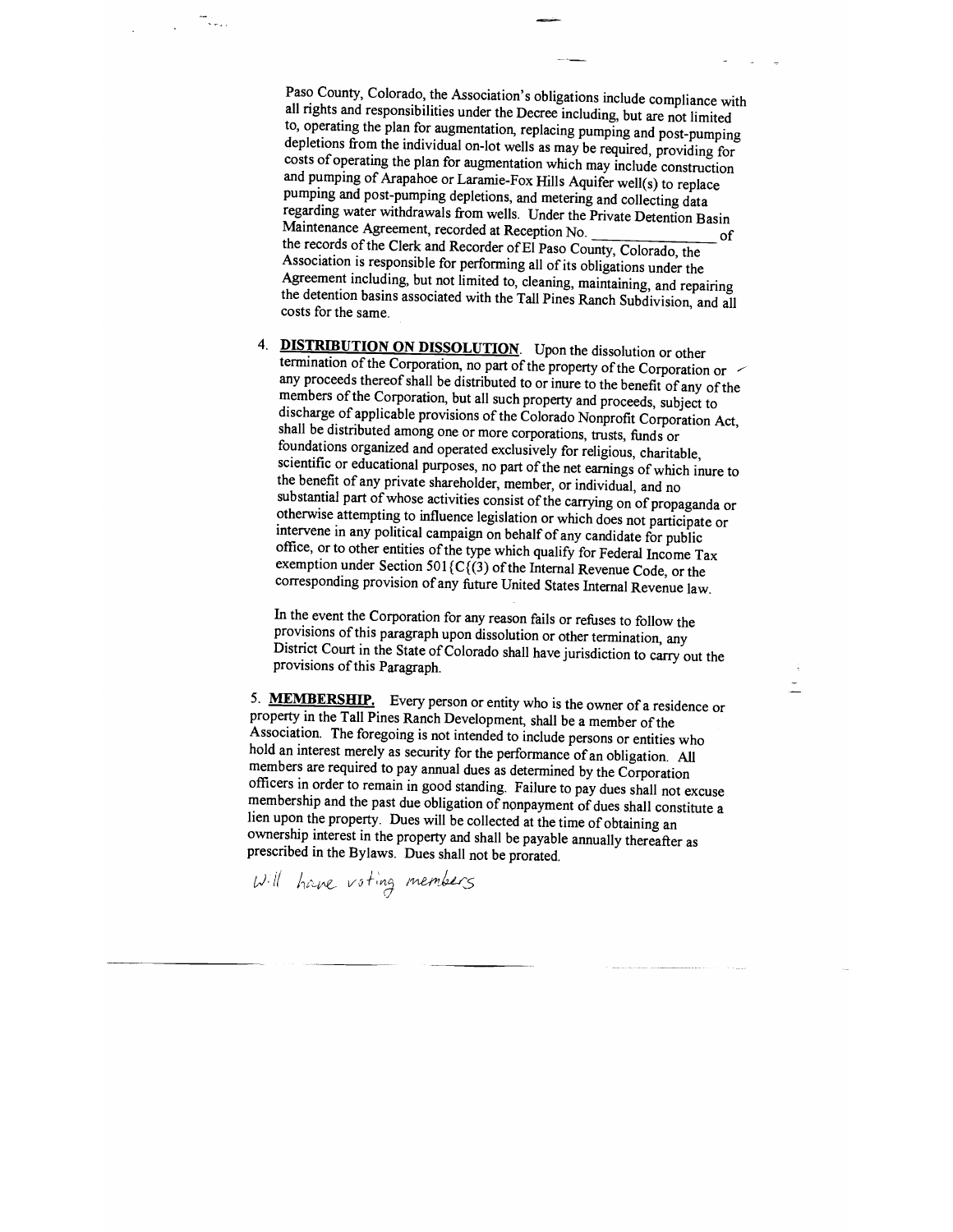Registered office is the same as principle office

6. INITIAL REGISTERED OFFICE. The initial registered office of the Corporation shall be 401 S. Wilcox, Castle Rock, Co 80104

7. INITIAL REGISTERED AGENT. The initial registered agent of the Corporation shall be Gregg Moran whose address is 401 S. Wilcox, Castle Rock, CO 80104.

> I, Gregg Moran, the initial registered agent of Tall Pines Ranch Homeowner's Association, hereby consent and agree to serve as the registered agent of the Corporation.

ALLIOT

8. NO CAPITAL STOCK. The Corporation is not organized for profit. It shall have no capital stock and shall not be authorized to issue capital stock. The number of qualifications for and other matters relating to its members shall be as set forth in the Bylaws of the Corporation.

9. INITIAL DIRECTORS. The number of directors of the Corporation shall be not less than one (1) nor more than five (5), which number may be increased or decreased pursuant to the Bylaws of the Corporation. The names and addresses of the persons who are to serve as directors of the Corporation or until their successors are elected and qualified are:

> Harold T. Moran 401 5. Wilcox Castle Rock, CO 80104

Gregg Moran 401 5. Wilcox Castle Rock, CO 80104

- 10. BYLAWS. The Corporation may by its Bylaws make any other provisions or requirements for the arrangement or conduct of the business of the Corporation, provided the same be not inconsistent with these Articles of Incorporation nor contrary to the laws of the State of Colorado or of the United States.
- 11. DEFINITIONS. In these Articles of Incorporation: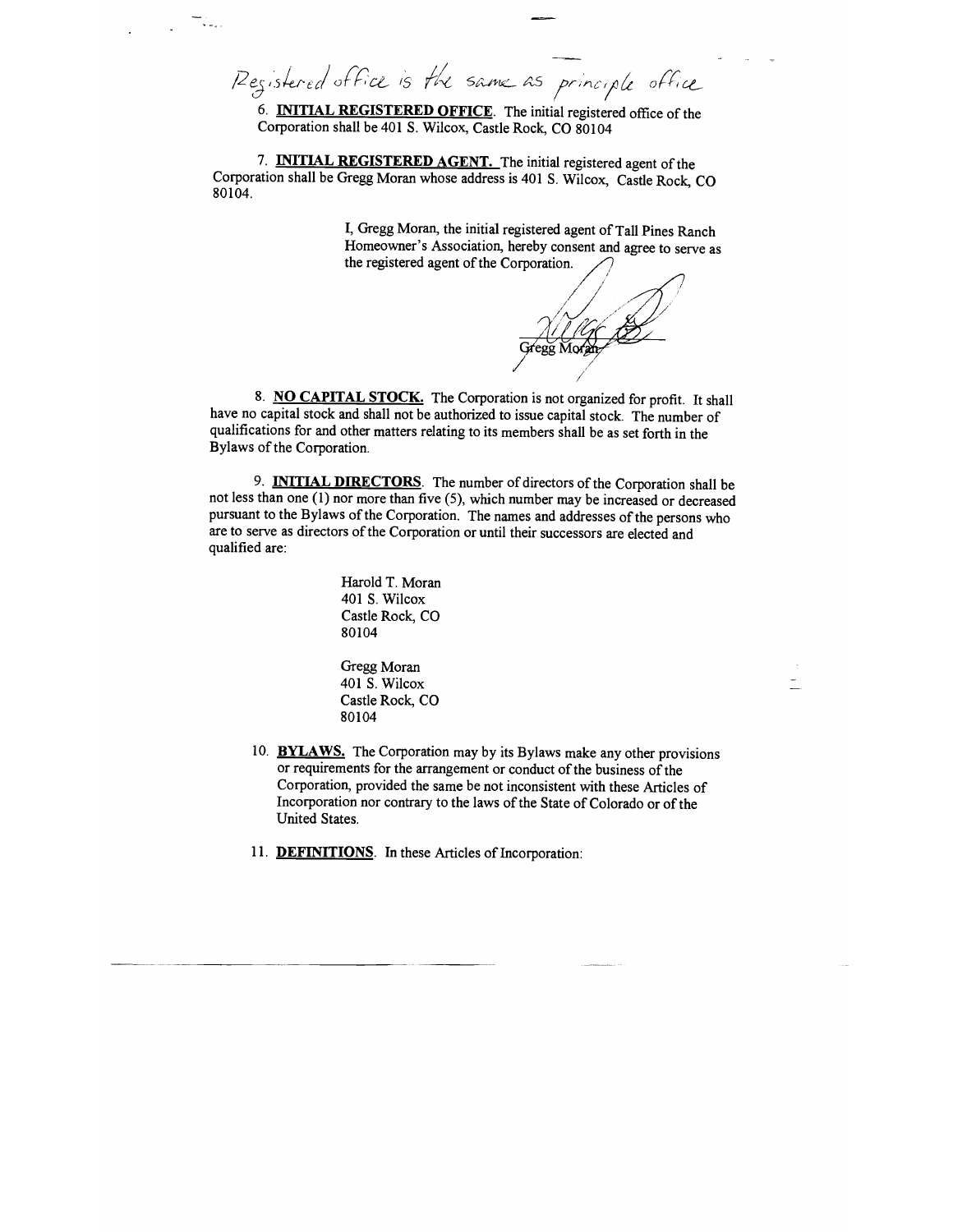a. References to "charitable organizations" or "charitable organization" mean corporations, trusts, funds, foundations, or community organizations created or organized in the United States or in any of its possessions, whether under the laws of the United States, any state or territory, the District of Columbia, or any possession of the United States, organized and operated exclusively for charitable purposes, no part of the<br>net earnings of which inures or is payable to or for the benefit of any<br>private shareholder or individual, and no substantial part of the activitie publishing or distributing of statements), any political campaign on behalf of any candidates for public office. It is intended that the organization described in this Article shall be entitled to exemption from federal income tax under Section 501 (C}(3) of the Internal Revenue Code, as now in force or afterwards amended.

TG.

- b. The term "charitable purposes" shall be limited to and shall include only religious, charitable, scientific testing for public safety, literary, or educational purposes within the meaning of the terms used in Section  $501$  (C}(3) of the Internal Revenue Code but only such purposes as also constitute public charitable purposes under the laws of the United States, any public charitable purposes under the laws of the United States, any state or territory, the District of Columbia, or any possession of the United States, including, but not limited to, the granting of scholarships to young men and women to enable them to attend educational institutions.
- 12. **DISTRIBUTIONS**. The Corporation shall distribute its income for each taxable year at such time and in such manner as not to become subject to the tax on undistributed income. It shall not engage in any act of self dealing nor retain any excess business holdings nor make any investment in such a manner as to subject it to tax. The Corporation shall not make any taxable expenditures.

13. **INDEMNIFICATION.** The Corporation may indemnify every board member, the member's respective successors, personal representatives and heirs against all loss, costs and expenses, including attorney's fees, reasonably in made a party by reason of his being or having been a board member or officer, except as to matters as to which he shall be finally adjudged in such action, suit or proceeding to be liable for gross negligence or intentional misconduct. In the event of a settlement, indemnification shall be provided only in connection with such matters covered by the settlement as to which the Corporation is advised by counsel that the person to be indemnified has not been guilty of gross negligence or intentional misconduct in the performance of his duty as such board member or officer in relation to the matter involved. The foregoing rights shall not be